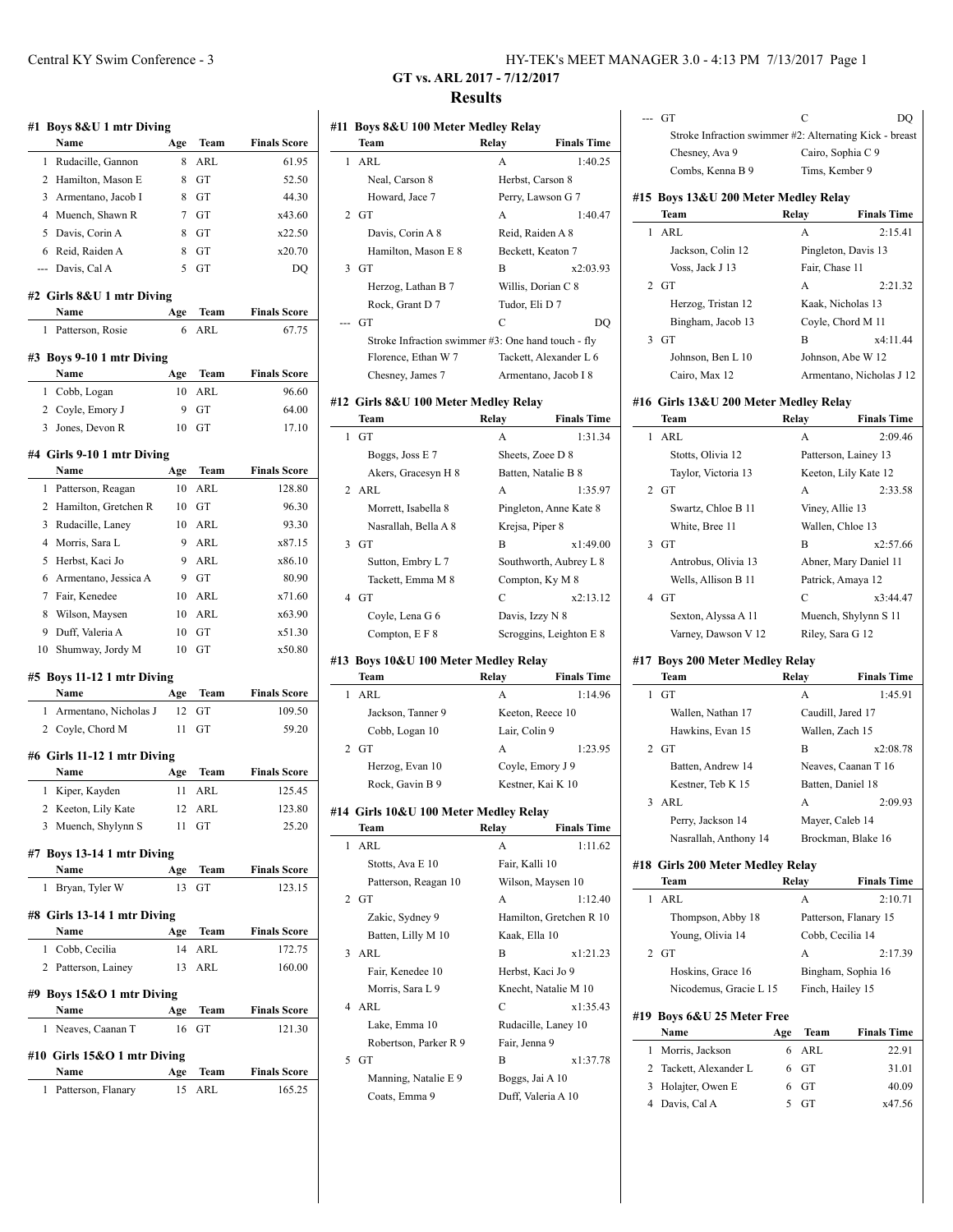|     | #20 Girls 6&U 25 Meter Free |     |            |                    |
|-----|-----------------------------|-----|------------|--------------------|
|     | Name                        | Age | Team       | <b>Finals Time</b> |
| 1   | Cecil, Lizzie               | 6   | ARL        | 25.01              |
| 2   | Marcum, Lauren              | 6   | GT         | 29.16              |
| 3   | Patterson, Rosie            | 6   | ARL        | 30.33              |
| 4   | Coyle, Lena G               | 6   | GТ         | 31.27              |
| 5   | Howard, Maci Jo             | 4   | ARL        | x31.89             |
| 6   | Stacy, Georgi B             | 6   | GT         | x33.52             |
| 7   | Herzog, Kaylan E            | 6   | GТ         | x34.81             |
|     | Walach, Emily               | 6   | ARL        | X33.23             |
| --- | Pingleton, Mia Rose         | 6   | <b>ARL</b> | X40.43             |
| --- | Shumway, Sydney L           | 6   | GТ         | X41.51             |
| --- | Cecil, Madeline             | 4   | ARL        | X1:06.65           |
| #21 | Boys 7-8 25 Meter Free      |     |            |                    |
|     | Name                        | Age | Team       | <b>Finals Time</b> |
| 1   | Davis, Corin A              | 8   | GТ         | 17.75              |
| 2   | Hamilton, Mason E           | 8   | GT         | 19.06              |
| 3   | Neal, Carson                | 8   | ARL        | 20.59              |
| 4   | King, Maxwell               | 8   | ARL        | 21.03              |
| 5   | Howard, Jace                | 7   | ARL        | x21.07             |
| 6   | Rock, Grant D               | 7   | GT         | x24.52             |
| 7   | Beckett, Keaton             | 7   | GT         | x25.45             |
| 8   | Perry, Lawson G             | 7   | ARL        | x27.82             |
| --- | Herbst, Carson              | 8   | ARL        | X22.19             |
| --- | Knecht, Nicholas C          | 8   | ARL        | X22.72             |
| --- | Herzog, Lathan B            | 7   | GT         | X22.95             |
| --- | Kidd, Garrett               | 8   | ARL        | X23.16             |
| --- | Rudacille, Gannon           | 8   | ARL        | X26.08             |
| --- | Willis, Dorian C            | 8   | GТ         | X27.50             |
|     | Reid, Raiden A              | 8   | GТ         | X27.59             |
|     | Tudor, Eli D                | 7   | GТ         | X27.78             |
|     | Armentano, Jacob I          | 8   | GТ         | X28.01             |
|     | --- Chesney, James          | 7   | GТ         | X29.53             |
| --- | Muench, Shawn R             | 7   | GТ         | X32.59             |
|     | --- Holmes, Shawn C         | 8   | GT         | X33.19             |
|     | --- Allen, Aaron M          | 8   | GТ         | X34.49             |
| --- | Willis, Cannon C            | 8   | GТ         | X34.58             |
|     | Florence, Ethan W           | 7   | GT         | X34.88             |
|     | #22 Girls 7-8 25 Meter Free |     |            |                    |
|     | Name                        | Age | Team       | <b>Finals Time</b> |
| 1   | Batten, Natalie B           | 8   | GT         | 17.83              |
| 2   | Pingleton, Anne Kate        | 8   | ARL        | 18.76              |
| 3   | Nasrallah, Bella A          | 8   | ARL        | 20.18              |
| 4   | Morrett, Isabella           | 8   | ARL        | x21.38             |
| 5   | Krejsa, Piper               | 8   | <b>ARL</b> | x21.71             |
| 6   | Akers, Gracesyn H           | 8   | GT         | 22.09              |
| 7   | Boggs, Joss E               | 7   | GT         | x22.38             |
| 8   | Sheets, Zoee D              | 8   | GT         | x22.62             |
| 9   | Miller, Peyton R            | 8   | GT         | x42.37             |
| --- | Tackett, Emma M             | 8   | GТ         | X22.82             |
| --- | Collier, Arabella G         | 7   | ARL        | X23.83             |
|     | Wiggins, Avery              | 7   | ARL        | X24.72             |

--- Compton, E F 8 GT X24.77 --- Scroggins, Leighton E 8 GT X25.45 --- Southworth, Aubrey L 8 GT X25.78 **GT vs. ARL 2017 - 7/12/2017 Results**

 $\overline{a}$ 

 $\overline{\phantom{a}}$ 

| ---                       | Sutton, Embry L          | 7   | GT   | X26.15             |
|---------------------------|--------------------------|-----|------|--------------------|
| ---                       | Compton, Ky M            | 8   | GТ   | X26.53             |
| ---                       | Stuberg, Finley M        | 7   | GT   | X28.63             |
| ---                       | Keeton, Josie            | 7   | ARL  | X30.20             |
| ---                       | Cornelison, Aubrey       | 7   | ARL  | X30.64             |
| $\qquad \qquad -\qquad -$ | Davis, Izzy N            | 8   | GT   | X33.78             |
| ---                       | Brinkley, Mia A          | 8   | GT   | X34.08             |
| $\overline{a}$            | Forman, Delaney G        | 7   | GT   | X42.90             |
| ---                       | Florence, Sarah L        | 7   | GT   | X46.15             |
| #23                       | Boys 9-10 25 Meter Free  |     |      |                    |
|                           | Name                     | Age | Team | <b>Finals Time</b> |
| 1                         | Cobb, Logan              | 10  | ARL  | 15.52              |
| 2                         | Jackson, Tanner          | 9   | ARL  | 16.37              |
| 3                         | Rock, Gavin B            | 9   | GT   | 17.06              |
| 4                         | Lair, Colin              | 9   | ARL  | x17.53             |
| 5                         | Coyle, Emory J           | 9   | GT   | 17.68              |
| 6                         | Kestner, Kai K           | 10  | GT   | x18.00             |
| 7                         | Keeton, Reece            | 10  | ARL  | x18.10             |
| 8                         |                          | 10  | GT   | x22.38             |
|                           | Herzog, Evan             |     |      |                    |
| ---                       | Strunk, Taylor           | 9   | ARL  | X19.01             |
| ---                       | Bentley, Bryce D         | 9   | ARL  | X19.62             |
| ---                       | Kidd, Ryan               | 10  | ARL  | X20.03             |
| ---                       | Dobbins, Brady A         | 9   | ARL  | X23.38             |
| ---                       | Johnson, Ben L           | 10  | GT   | X25.10             |
| ---                       | Florence, Caleb C        | 9   | GТ   | X30.91             |
| ---                       | Jones, Devon R           | 10  | GT   | X32.21             |
| #24                       | Girls 9-10 25 Meter Free |     |      |                    |
|                           | Name                     | Age | Team | <b>Finals Time</b> |
| 1                         | Kaak, Ella               | 10  | GT   | 13.66              |
| 2                         | Batten, Lilly M          | 10  | GT   | 15.25              |
| 3                         | Patterson, Reagan        | 10  | ARL  | 15.43              |
| $\overline{4}$            | Fair, Kalli              | 10  | ARL  | 15.94              |
| 5                         | Wilson, Maysen           | 10  | ARL  | x16.53             |
| 6                         | Hamilton, Gretchen R     | 10  | GT   | x16.95             |
| 7                         | Stotts, Ava E            | 10  | ARL  | x17.18             |
| 8                         | Boggs, Jai A             | 10  | GT   | x20.08             |
| ---                       | Herbst, Kaci Jo          | 9   | ARL  | X16.85             |
| ---                       | Morris, Sara L           | 9   | ARL  | X17.13             |
| ---                       | Fair, Kenedee            | 10  | ARL  | X17.13             |
| ---                       | Knecht, Natalie M        | 10  | ARL  | X17.75             |
| ---                       | Manning, Natalie E       | 9   | GT   | X17.82             |
| ---                       | Tims, Kember             | 9   | GT   | X18.00             |
|                           | --- Zakic, Sydney        | 9   | GT   | X18.52             |
| ---                       | Rudacille, Emerson       | 10  | ARL  | X18.79             |
| ---                       | Fair, Jenna              | 9   | ARL  | X18.94             |
| ---                       | Lake, Emma               | 10  | ARL  | X19.00             |
| ---                       | McClellan, Kiera R       | 10  | GT   | X19.45             |
| ---                       | Rudacille, Laney         | 10  | ARL  | X19.63             |
| ---                       | Chesney, Ava             | 9   | GT   | X19.97             |
| ---                       | Armentano, Jessica A     | 9   | GT   | X20.51             |
| ---                       | Combs, Kenna B           | 9   | GT   | X20.88             |
| ---                       | Robertson, Parker R      | 9   | ARL  | X21.00             |
| ---                       | Darnell, Addison R       | 9   | GT   | X21.97             |
| ---                       | Walach, Julie            | 9   | ARL  | X22.97             |
| ---                       | Duff, Valeria A          | 10  | GТ   | X23.06             |
|                           | Coats, Emma              | 9   | GT   | X26.07             |
|                           |                          |     |      |                    |

| ---<br>1<br>2<br>3<br>4<br>5<br>6<br>--- | #28 Girls 13-14 50 Meter Free<br>Name<br>Taylor, Victoria<br>Young, Olivia<br>Cobb, Cecilia<br>Wallen, Chloe<br>Viney, Allie<br>Antrobus, Olivia<br>Patterson, Lainey<br>--- Brown, Kayla<br>--- Dyer, Camille H<br>#29 Boys 50 Meter Free | 14<br>Age<br>13<br>14<br>14<br>13<br>13<br>13<br>13<br>14<br>14 | Team<br>ARL<br><b>ARL</b><br>ARL<br>GT<br>GT<br>GT<br>ARL<br>ARL<br>ARL | <b>Finals Time</b><br>27.53<br>28.44<br>x29.09<br>32.57<br>33.79<br>x34.21<br>X30.76<br>X32.78<br>X37.43 |
|------------------------------------------|--------------------------------------------------------------------------------------------------------------------------------------------------------------------------------------------------------------------------------------------|-----------------------------------------------------------------|-------------------------------------------------------------------------|----------------------------------------------------------------------------------------------------------|
|                                          |                                                                                                                                                                                                                                            |                                                                 |                                                                         |                                                                                                          |
|                                          |                                                                                                                                                                                                                                            |                                                                 |                                                                         |                                                                                                          |
|                                          |                                                                                                                                                                                                                                            |                                                                 |                                                                         |                                                                                                          |
|                                          |                                                                                                                                                                                                                                            |                                                                 |                                                                         |                                                                                                          |
|                                          |                                                                                                                                                                                                                                            |                                                                 |                                                                         |                                                                                                          |
|                                          |                                                                                                                                                                                                                                            |                                                                 |                                                                         |                                                                                                          |
|                                          |                                                                                                                                                                                                                                            |                                                                 |                                                                         |                                                                                                          |
|                                          |                                                                                                                                                                                                                                            |                                                                 |                                                                         |                                                                                                          |
|                                          |                                                                                                                                                                                                                                            |                                                                 |                                                                         |                                                                                                          |
|                                          |                                                                                                                                                                                                                                            |                                                                 |                                                                         |                                                                                                          |
|                                          |                                                                                                                                                                                                                                            |                                                                 |                                                                         |                                                                                                          |
|                                          |                                                                                                                                                                                                                                            |                                                                 |                                                                         |                                                                                                          |
|                                          | Mayer, Caleb                                                                                                                                                                                                                               |                                                                 |                                                                         | X30.81                                                                                                   |
|                                          | --- Pingleton, Davis                                                                                                                                                                                                                       | 13                                                              | ARL<br>ARL                                                              | X28.50                                                                                                   |
|                                          | 6 Batten, Andrew                                                                                                                                                                                                                           | 14                                                              | GT                                                                      | x31.21                                                                                                   |
| 5                                        | Perry, Jackson                                                                                                                                                                                                                             | 14                                                              | ARL                                                                     | x30.53                                                                                                   |
| 4                                        | Bingham, Jacob                                                                                                                                                                                                                             | 13                                                              | GТ                                                                      | 28.88                                                                                                    |
| 3                                        | Kaak, Nicholas                                                                                                                                                                                                                             | 13                                                              | GT                                                                      | 28.47                                                                                                    |
| 2                                        | Voss, Jack J                                                                                                                                                                                                                               | 13                                                              | <b>ARL</b>                                                              | 26.82                                                                                                    |
| 1                                        | Nasrallah, Anthony                                                                                                                                                                                                                         | 14                                                              | ARL                                                                     | 26.00                                                                                                    |
|                                          | Name                                                                                                                                                                                                                                       | Age                                                             | Team                                                                    | <b>Finals Time</b>                                                                                       |
|                                          | #27 Boys 13-14 50 Meter Free                                                                                                                                                                                                               |                                                                 |                                                                         |                                                                                                          |
|                                          |                                                                                                                                                                                                                                            |                                                                 |                                                                         |                                                                                                          |
| ---                                      | Allen, Sarah E                                                                                                                                                                                                                             | 11                                                              | GT                                                                      | X1:02.33                                                                                                 |
| ---                                      | Muench, Shylynn S                                                                                                                                                                                                                          | 11                                                              | GT                                                                      | X55.53                                                                                                   |
| ---                                      | Sexton, Alyssa A                                                                                                                                                                                                                           | 11                                                              | GТ                                                                      | X49.78                                                                                                   |
| ---                                      | Riley, Sara G                                                                                                                                                                                                                              | 12                                                              | GT                                                                      | X49.21                                                                                                   |
| ---                                      | Holajter, Sophia G                                                                                                                                                                                                                         | 11                                                              | GТ                                                                      | X48.71                                                                                                   |
| ---                                      | Abner, Mary Daniel                                                                                                                                                                                                                         | 11                                                              | GТ                                                                      | X36.56                                                                                                   |
| ---                                      | Varney, Dawson V                                                                                                                                                                                                                           | 12                                                              | GT                                                                      | X35.21                                                                                                   |
| ---                                      | Kiper, Kayden                                                                                                                                                                                                                              | 11                                                              | <b>ARL</b>                                                              | X34.09                                                                                                   |
| 7                                        | Patrick, Amaya                                                                                                                                                                                                                             | 12                                                              | GТ                                                                      | x37.83                                                                                                   |
| 6                                        | Wells, Allison B                                                                                                                                                                                                                           | 11                                                              | GT                                                                      | x35.66                                                                                                   |
| 5                                        | White, Bree                                                                                                                                                                                                                                | 11                                                              | GT                                                                      | 35.39                                                                                                    |
| 4                                        | Swartz, Chloe B                                                                                                                                                                                                                            | 11                                                              | GT                                                                      | 34.78                                                                                                    |
| 3                                        | Dobbins, Lily D                                                                                                                                                                                                                            | 11                                                              | ARL                                                                     | x31.85                                                                                                   |
| 2                                        | Keeton, Lily Kate                                                                                                                                                                                                                          | 12                                                              | ARL                                                                     | 31.75                                                                                                    |
| 1                                        | Stotts, Olivia                                                                                                                                                                                                                             | 12                                                              | ARL                                                                     | 27.95                                                                                                    |
|                                          | #26 Girls 11-12 50 Meter Free<br>Name                                                                                                                                                                                                      | Age                                                             | Team                                                                    | <b>Finals Time</b>                                                                                       |
|                                          |                                                                                                                                                                                                                                            |                                                                 |                                                                         |                                                                                                          |
|                                          | Armentano, Nicholas J                                                                                                                                                                                                                      | 12                                                              | GT                                                                      | X47.81                                                                                                   |
| 7                                        | Walach, Matthew                                                                                                                                                                                                                            | 11                                                              | ARL                                                                     | x52.56                                                                                                   |
| 6                                        | Johnson, Abe W                                                                                                                                                                                                                             | 12                                                              | GT                                                                      | x48.69                                                                                                   |
| 5                                        | Cairo, Max                                                                                                                                                                                                                                 | 12                                                              | GT                                                                      | x44.52                                                                                                   |
| 4                                        | Herzog, Tristan                                                                                                                                                                                                                            | 12                                                              | GT                                                                      | 36.50                                                                                                    |
| 3                                        | Fair, Chase                                                                                                                                                                                                                                | 11                                                              | ARL                                                                     | 34.59                                                                                                    |
| 2                                        | Coyle, Chord M                                                                                                                                                                                                                             | 11                                                              | GT                                                                      | 34.19                                                                                                    |
| 1                                        | Jackson, Colin                                                                                                                                                                                                                             | 12                                                              | ARL                                                                     | 29.88                                                                                                    |
|                                          | #25 Boys 11-12 50 Meter Free<br>Name                                                                                                                                                                                                       | Age                                                             | Team                                                                    | <b>Finals Time</b>                                                                                       |
|                                          |                                                                                                                                                                                                                                            |                                                                 |                                                                         |                                                                                                          |
|                                          | Cairo, Sophia C                                                                                                                                                                                                                            | 9                                                               | GТ                                                                      | X32.34                                                                                                   |
|                                          | Shumway, Jordy M                                                                                                                                                                                                                           | 10                                                              | GТ                                                                      | X27.02                                                                                                   |
|                                          | Brinkley, Adrianna R<br>---                                                                                                                                                                                                                | 10                                                              | GT                                                                      | X26.76                                                                                                   |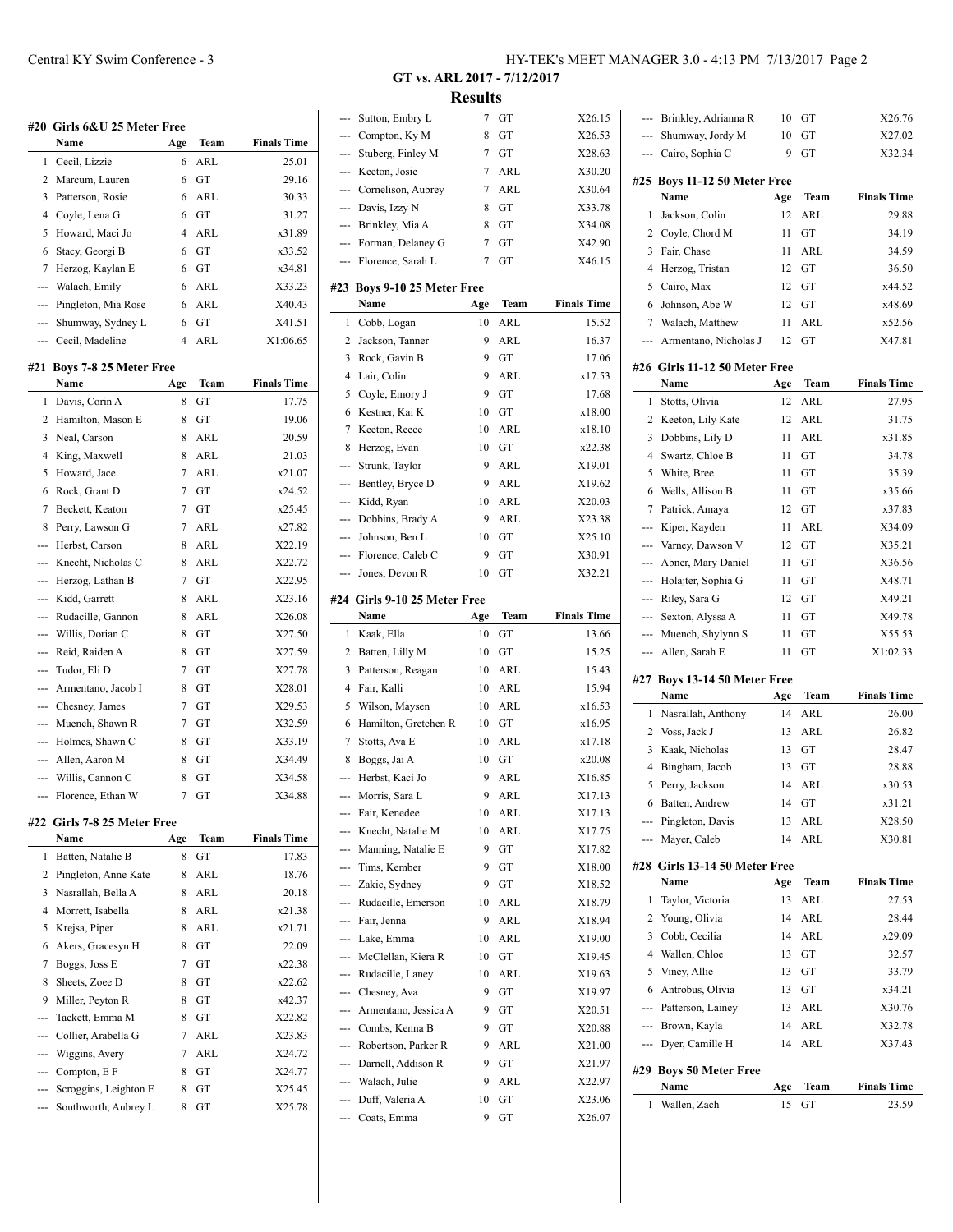|                | (#29 Boys 50 Meter Free)    |                |             |                    |
|----------------|-----------------------------|----------------|-------------|--------------------|
| 2              | Hawkins, Evan               | 15             | GT          | 24.03              |
| 3              | Wallen, Nathan              | 17             | GT          | xJ25.44            |
|                | 4 Brockman, Blake           | 16             | ARL         | J25.34             |
|                | 5 Batten, Daniel            | 18             | GT          | x25.87             |
|                | --- Kestner, Teb K          | 15             | GT          | X27.38             |
|                | --- Neaves, Caanan T        | 16             | GT          | X29.22             |
|                | --- Wilson, Nicholas        | 15             | GТ          | X30.60             |
|                | #30 Girls 50 Meter Free     |                |             |                    |
|                | Name                        | Age            | Team        | <b>Finals Time</b> |
| 1              | Thompson, Abby              | 18             | <b>ARL</b>  | 27.69              |
| 2              | Nicodemus, Gracie L         | 15             | GT          | 29.95              |
| 3              | Hoskins, Grace              | 16             | GT          | 30.28              |
| 4              | Bingham, Sophia             | 16             | GT          | x31.75             |
| 5              | Finch, Hailey               | 15             | GT          | x33.97             |
| 6              | Cole, Madison               | 15             | ARL         | 40.98              |
| $\overline{a}$ | Sullivan, Trisha            | 15             | GT          | X31.63             |
|                | --- Bryan, Olivia R         | 17             | GT          | X35.62             |
|                | #31 Boys 6&U 25 Meter Back  |                |             |                    |
|                | Name                        | Age            | Team        | <b>Finals Time</b> |
| 1              | Morris, Jackson             | 6              | ARL         | 27.89              |
| 2              | Holajter, Owen E            | 6              | GT          | 35.81              |
| 3              | Tackett, Alexander L        | 6              | GT          | 39.65              |
| $\overline{4}$ | Davis, Cal A                | 5              | GT          | x48.39             |
|                | #32 Girls 6&U 25 Meter Back |                |             |                    |
|                | Name                        | Age            | Team        | <b>Finals Time</b> |
| 1              | Marcum, Lauren              | 6              | GT          | 29.39              |
|                | 2 Cecil, Lizzie             | 6              | <b>ARL</b>  | 30.13              |
| 3              | Patterson, Rosie            | 6              | ARL         | 32.81              |
|                | 4 Herzog, Kaylan E          | 6              | GT          | 33.66              |
| 5              | Shumway, Sydney L           | 6              | GT          | x35.84             |
| 6              | Howard, Maci Jo             | 4              | ARL         | x37.65             |
| $\overline{7}$ | Stacy, Georgi B             | 6              | GT          | x43.09             |
|                | --- Coyle, Lena G           | 6              | GT          | X38.34             |
|                | --- Walach, Emily           | 6              | ARL         | X39.77             |
|                | --- Pingleton, Mia Rose     | 6              | <b>ARL</b>  | X40.63             |
|                | --- Cecil, Madeline         | $\overline{4}$ | ARL         | X1:27.12           |
|                | #33 Boys 7-8 25 Meter Back  |                |             |                    |
|                | Name                        | Age            | <b>Team</b> | <b>Finals Time</b> |
| 1              | Davis, Corin A              | 8              | GT          | 19.70              |
| 2              | Herbst, Carson              | 8              | <b>ARL</b>  | 25.47              |
| 3              | Neal, Carson                | 8              | ARL         | 26.22              |

4 Herzog, Lathan B 7 GT 27.75 5 Tudor, Eli D 7 GT x28.25 6 Knecht, Nicholas C 8 ARL x28.75 7 Beckett, Keaton 7 GT x29.39  $-$ -- Hamilton, Mason E 8 GT X22.21 --- Rock, Grant D 7 GT X26.40 --- Howard, Jace 7 ARL X26.65 --- Reid, Raiden A 8 GT X29.13 --- Kidd, Garrett 8 ARL X30.01 --- Willis, Dorian C 8 GT X30.02 --- Armentano, Jacob I 8 GT X30.26 --- Perry, Lawson G 7 ARL X30.57

**GT vs. ARL 2017 - 7/12/2017 Results**

 $\overline{\phantom{0}}$ 

 $\sim$ 

| ---            | Chesney, James                        | 7       | GT         | X31.52             |
|----------------|---------------------------------------|---------|------------|--------------------|
| ---            | Rudacille, Gannon                     | 8       | ARL        | X32.00             |
| ---            | Muench, Shawn R                       | 7       | GT         | X33.75             |
| ---            | Holmes, Shawn C                       | 8       | GT         | X34.63             |
|                | --- Florence, Ethan W                 | 7       | GT         | X36.34             |
|                | --- Allen, Aaron M                    | 8       | GТ         | X40.21             |
|                | --- Willis, Cannon C                  | 8       | GT         | X42.69             |
| ---            | King, Maxwell                         | 8       | ARL        | <b>XDQ</b>         |
|                | Shoulders past vertical toward breast |         |            |                    |
|                | #34 Girls 7-8 25 Meter Back           |         |            |                    |
|                | Name                                  | Age     | Team       | <b>Finals Time</b> |
| 1              | Boggs, Joss E                         | 7       | GT         | 22.75              |
| 2              | Akers, Gracesyn H                     | 8       | GT         | 23.43              |
| 3              | Morrett, Isabella                     | 8       | ARL        | 23.69              |
| $\overline{4}$ | Krejsa, Piper                         | 8       | ARL        | 27.81              |
| 5              | Collier, Arabella G                   | 7       | ARL        | x27.90             |
| 6              | Tackett, Emma M                       | 8       | GT         | x29.57             |
| 7              | Sheets, Zoee D                        | 8       | GT         | x30.70             |
| 8              | Miller, Peyton R                      | 8       | GT         | x34.63             |
| ---            | Batten, Natalie B                     | 8       | GТ         | X22.02             |
| ---            | Pingleton, Anne Kate                  | 8       | ARL        | X25.31             |
| ---            | Nasrallah, Bella A                    | 8       | ARL        | X25.64             |
| ---            | Sutton, Embry L                       | 7       | GT         | X27.66             |
| ---            | Wiggins, Avery                        | 7       | ARL        | X28.19             |
| ---            | Davis, Izzy N                         | 8       | GT         | X28.62             |
| ---            | Scroggins, Leighton E                 | 8       | GТ         | X29.46             |
| ---            | Compton, Ky M                         | 8       | GТ         | X31.56             |
| ---            | Southworth, Aubrey L                  | 8       | GТ         | X31.87             |
| ---            | Stuberg, Finley M                     | 7       | GТ         | X32.51             |
| ---            | Compton, E F                          | 8       | GТ         | X32.62             |
| $\overline{a}$ | Brinkley, Mia A                       | 8       | GT         | X33.00             |
| ---            | Keeton, Josie                         | 7       | ARL        | X33.88             |
| ---            | Forman, Delaney G                     | 7       | GT         | X35.63             |
| ---            | Cornelison, Aubrey                    | 7       | <b>ARL</b> | X38.82             |
| ---            | Florence, Sarah L                     | 7       | GT         | X40.84             |
|                | #35 Boys 9-10 25 Meter Back           |         |            |                    |
|                | Name                                  | Age     | Team       | <b>Finals Time</b> |
| 1              | Jackson, Tanner                       | 9       | ARL        | 19.03              |
| 2              | Bentley, Bryce D                      | 9       | ARL        | 21.75              |
| 3              | Coyle, Emory J                        | 9       | GT         | 23.65              |
| 4              | Herzog, Evan                          | 10      | GT         | 24.88              |
| 5              | Johnson, Ben L                        | 10      | GT         | x28.38             |
| 6              | Florence, Caleb C                     | 9       | GТ         | x30.19             |
| ---            | Cobb, Logan                           | 10      | ARL        | X19.75             |
| ---            | Kestner, Kai K                        | 10      | GT         | X21.47             |
| ---            | Lair, Colin                           | 9       | ARL        | X22.72             |
|                |                                       |         | ARL        | X23.50             |
| ---            | Kidd, Ryan<br>Strunk, Taylor          | 10<br>9 | <b>ARL</b> | X24.08             |
| ---            |                                       |         |            |                    |
| ---            | Keeton, Reece                         | 10      | ARL        | X24.31             |
| ---            | Rock, Gavin B                         | 9       | GT         | X25.38             |
| ---            | Timbrook, Easton                      | 10      | ARL        | X26.50             |
| ---            | Ray, Bray T                           | 9       | GT         | X28.26             |
| ---            | Jones, Devon R                        | 10      | GT         | X31.97             |
|                |                                       |         |            |                    |

|                | #36 Girls 9-10 25 Meter Back               |         |      |                    |
|----------------|--------------------------------------------|---------|------|--------------------|
|                | Name                                       | Age     | Team | <b>Finals Time</b> |
| 1              | Batten, Lilly M                            | 10      | GT   | 18.02              |
| 2              | Stotts, Ava E                              | 10      | ARL  | 19.01              |
| 3              | Wilson, Maysen                             | 10      | ARL  | 20.65              |
| 4              | Zakic, Sydney                              | 9       | GТ   | 21.44              |
| 5              | Hamilton, Gretchen R                       | 10      | GТ   | x21.57             |
| 6              | Fair, Kenedee                              | 10      | ARL  | x22.88             |
| 7              | Manning, Natalie E                         | 9       | GT   | x23.25             |
| ---            | Kaak, Ella                                 | 10      | GТ   | X17.81             |
| $\overline{a}$ | Fair, Kalli                                | 10      | ARL  | X18.92             |
| ---            | Patterson, Reagan                          | 10      | ARL  | X19.88             |
| $---$          | Herbst, Kaci Jo                            | 9       | ARL  | X21.16             |
| $\overline{a}$ | Morris, Sara L                             | 9       | ARL  | X21.25             |
|                | McClellan, Kiera R                         | 10      | GТ   | X22.13             |
| ---            | Knecht, Natalie M                          | 10      | ARL  | X22.47             |
| $\overline{a}$ | Tims, Kember                               | 9       | GT   | X22.70             |
| ---            | Duff, Valeria A                            | 10      | GТ   | X23.07             |
|                | --- Lake, Emma                             | 10      | ARL  | X23.20             |
|                | --- Chesney, Ava                           | 9       | GТ   | X23.62             |
|                |                                            |         | GT   | X23.82             |
| ---<br>---     | Armentano, Jessica A<br>Rudacille, Emerson | 9<br>10 | ARL  | X23.90             |
|                |                                            |         |      |                    |
| $\overline{a}$ | Rudacille, Laney                           | 10      | ARL  | X24.00             |
| ---            | Coats, Emma                                | 9       | GТ   | X24.06             |
| $-$            | Fair, Jenna                                | 9       | ARL  | X24.27             |
| $---$          | Combs, Kenna B                             | 9       | GТ   | X24.50             |
| ---            | Boggs, Jai A                               | 10      | GТ   | X24.65             |
| $---$          | Robertson, Parker R                        | 9       | ARL  | X25.00             |
| $---$          | Darnell, Addison R                         | 9       | GТ   | X25.09             |
| ---            | Brinkley, Adrianna R                       | 10      | GТ   | X28.84             |
|                | --- Walach, Julie                          | 9       | ARL  | X30.69             |
| ---            | Shumway, Jordy M                           | 10      | GТ   | X32.26             |
| ---            | Cairo, Sophia C                            | 9       | GT   | X33.01             |
|                | #37 Boys 11-12 50 Meter Back               |         |      |                    |
|                | Name                                       | Age     | Team | <b>Finals Time</b> |
| 1              | Jackson, Colin                             | 12      | ARL  | 34.88              |
| 2              | Coyle, Chord M                             | 11      | GТ   | 43.08              |
| 3              | Fair, Chase                                | 11      | ARL  | 48.71              |
| 4              | Johnson, Abe W                             | 12      | GT   | 55.19              |
| 5              | Cairo, Max                                 | 12      | GT   | x58.89             |
| 6              | Armentano, Nicholas J                      | 12      | GT   | x59.16             |
| 7              | Walach, Matthew                            | 11      | ARL  | x1:06.69           |
| ---            | Herzog, Tristan                            | 12      | GT   | X44.34             |
|                | #38 Girls 11-12 50 Meter Back              |         |      |                    |
|                | Name                                       | Age     | Team | <b>Finals Time</b> |
| 1              | Stotts, Olivia                             | 12      | ARL  | 32.57              |
| 2              | Dobbins, Lily D                            | 11      | ARL  | 40.25              |
| 3              | White, Bree                                | 11      | GT   | 42.89              |
| 4              | Kiper, Kayden                              | 11      | ARL  | x43.80             |
| 5              | Varney, Dawson V                           | 12      | GT   | 44.66              |
| 6              | Patrick, Amaya                             | 12      | GT   | x45.69             |
| 7              | Wells, Allison B                           | 11      | GT   | x46.19             |
| ---            | Swartz, Chloe B                            | 11      | GT   | X39.94             |
|                | --- Keeton, Lily Kate                      | 12      | ARL  | X41.10             |
|                | Abner, Mary Daniel                         | 11      | GT   | X45.31             |
|                |                                            |         |      |                    |
|                |                                            |         |      |                    |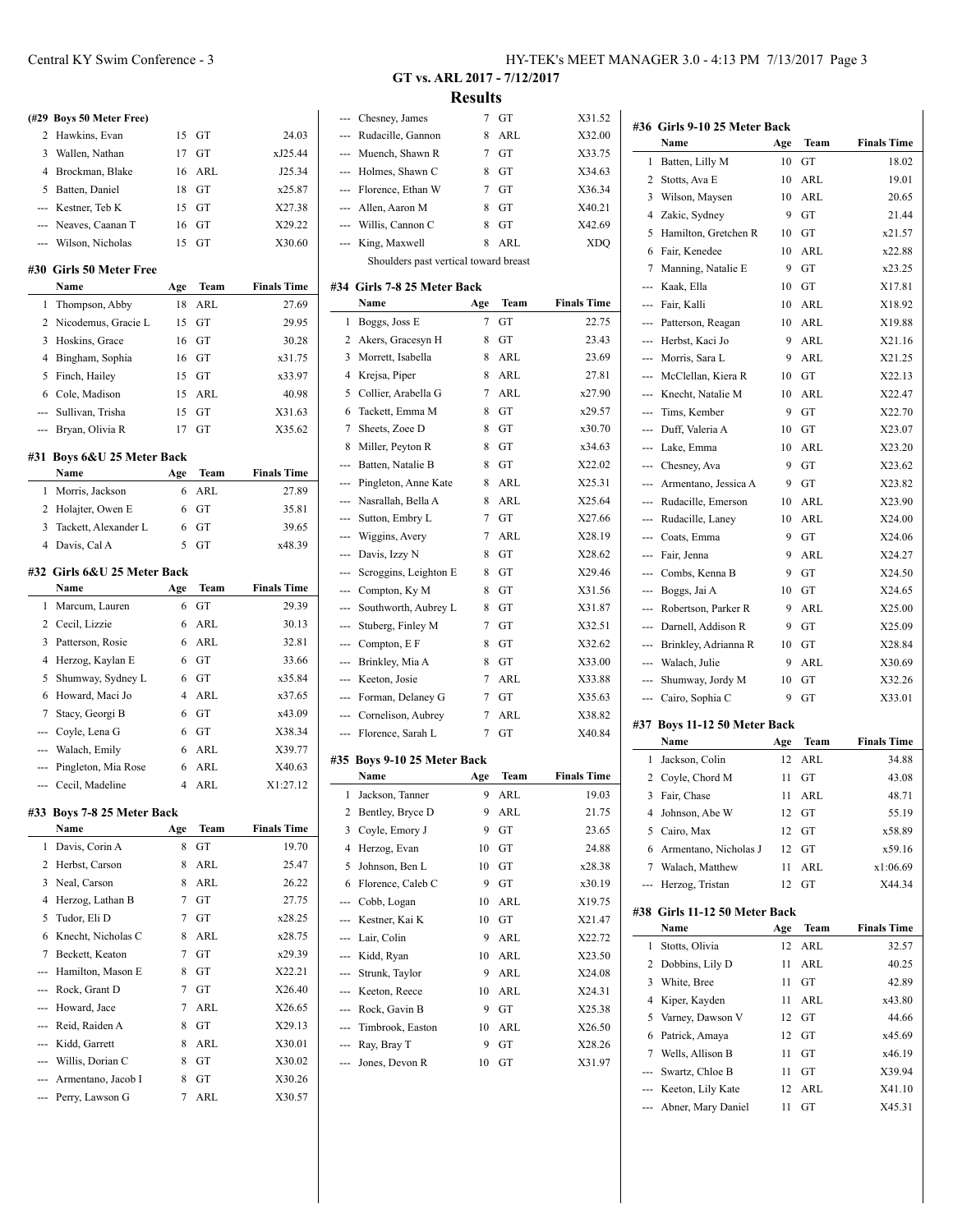|       | (#38 Girls 11-12 50 Meter Back)  |           |            |                             |
|-------|----------------------------------|-----------|------------|-----------------------------|
| $---$ | Holajter, Sophia G               | 11        | GT         | X53.70                      |
|       | --- Sexton, Alyssa A             | 11        | GТ         | X55.93                      |
|       | --- Muench, Shylynn S            | 11        | GT         | X59.53                      |
|       | --- Riley, Sara G                | 12        | GТ         | X1:05.56                    |
|       | --- Allen, Sarah E               | 11        | GТ         | X1:05.77                    |
| #39   | Boys 13-14 50 Meter Back         |           |            |                             |
|       | Name                             | Age       | Team       | <b>Finals Time</b>          |
| 1     | Kaak, Nicholas                   | 13        | GT         | 31.72                       |
| 2     | Pingleton, Davis                 | 13        | ARL        | 33.47                       |
| 3     | Voss, Jack J                     | 13        | ARL        | 35.53                       |
| 4     | Perry, Jackson                   | 14        | ARL        | x35.57                      |
| 5     | Bingham, Jacob                   | 13        | GT         | 38.40                       |
| 6     | Batten, Andrew                   | 14        | GT         | x39.59                      |
| ---   | Mayer, Caleb                     | 14        | ARL        | X38.51                      |
|       | #40 Girls 13-14 50 Meter Back    |           |            |                             |
|       | Name                             | Age       | Team       | <b>Finals Time</b>          |
| 1     | Taylor, Victoria                 | 13        | ARL        | 33.49                       |
| 2     | Young, Olivia                    | 14        | ARL        | 36.90                       |
| 3     | Brown, Kayla                     | 14        | ARL        | x37.50                      |
| 4     | Viney, Allie                     | 13        | GT         | 39.75                       |
| 5     | Wallen, Chloe                    | 13        | GT         | 40.88                       |
| ---   | Cobb, Cecilia                    | 14        | ARL        | X36.82                      |
|       | --- Patterson, Lainey            | 13        | ARL        | X38.56                      |
|       | --- Antrobus, Olivia             | 13        | GT         | X43.96                      |
| ---   | Dyer, Camille H                  | 14        | ARL        | X45.47                      |
|       |                                  |           |            |                             |
|       |                                  |           |            |                             |
| #41   | <b>Boys 50 Meter Back</b>        |           |            |                             |
| 1     | Name                             | Age<br>17 | Team<br>GT | <b>Finals Time</b><br>26.41 |
| 2     | Caudill, Jared<br>Wallen, Nathan | 17        | GT         | 27.02                       |
| 3     |                                  | 15        | GT         | x28.69                      |
| 4     | Wallen, Zach<br>Kestner, Teb K   | 15        | GТ         | x32.87                      |
| 5     | Brockman, Blake                  | 16        | ARL        | 32.97                       |
| ---   | Hawkins, Evan                    | 15        | GT         | X29.29                      |
| ---   | Neaves, Caanan T                 | 16        | GТ         | X36.06                      |
| ---   | Batten, Daniel                   | 18        | GТ         | X36.31                      |
|       | Wilson, Nicholas                 | 15        | GT         | X39.33                      |
|       |                                  |           |            |                             |
|       | #42 Girls 50 Meter Back          |           |            |                             |
|       | Name                             | Age       | Team       | <b>Finals Time</b>          |
| 1     | Thompson, Abby                   | 18        | <b>ARL</b> | 31.20                       |
| 2     | Hoskins, Grace                   | 16        | GT         | 34.56                       |
| 3     | Nicodemus, Gracie L              | 15        | GТ         | 35.18                       |
| 4     | Sullivan, Trisha                 | 15        | GT         | x39.22                      |
| 5     | Finch, Hailey                    | 15        | GT         | x43.56                      |
| 6     | Cole, Madison                    | 15        | ARL        | 54.99                       |
| ---   | Bryan, Olivia R                  | 17        | GT         | X44.94                      |
| #43   | Boys 8&U 25 Meter Fly            |           |            |                             |
|       | Name                             | Age       | Team       | <b>Finals Time</b>          |
| 1     | Davis, Corin A                   | 8         | GT         | 23.02                       |
| 2     | Hamilton, Mason E                | 8         | GТ         | 27.97                       |
| 3     | Howard, Jace                     | 7         | ARL        | 28.44                       |
| 4     | Rock, Grant D                    | 7         | GT         | x30.00                      |

**GT vs. ARL 2017 - 7/12/2017 Results**

| 6                        | Knecht, Nicholas C          | 8      | ARL  | x33.77             |
|--------------------------|-----------------------------|--------|------|--------------------|
| ---                      | Neal, Carson                | 8      | ARL  | X28.48             |
| ---                      | Herzog, Lathan B            | 7      | GT   | X28.64             |
| ---                      | Tudor, Eli D                | 7      | GT   | X36.82             |
| ---                      | Chesney, James              | $\tau$ | GТ   | X39.57             |
| ---                      | Willis, Cannon C            | 8      | GT   | X45.82             |
| ---                      | Willis, Dorian C            | 8      | GТ   | DQ                 |
|                          | Non-simultaneous arms       |        |      |                    |
|                          | #44 Girls 8&U 25 Meter Fly  |        |      |                    |
|                          | Name                        | Age    | Team | <b>Finals Time</b> |
| 1                        | Batten, Natalie B           | 8      | GT   | 20.83              |
| 2                        | Nasrallah, Bella A          | 8      | ARL  | 23.45              |
| 3                        | Pingleton, Anne Kate        | 8      | ARL  | 25.28              |
| 4                        | Boggs, Joss E               | $\tau$ | GT   | 25.96              |
| 5                        | Tackett, Emma M             | 8      | GT   | x29.64             |
| 6                        | Compton, Ky M               | 8      | GТ   | x35.82             |
| ---                      | Akers, Gracesyn H           | 8      | GТ   | X24.02             |
| ---                      | Southworth, Aubrey L        | 8      | GТ   | X30.15             |
| ---                      | Sheets, Zoee D              | 8      | GT   | X30.29             |
| ---                      | Davis, Izzy N               | 8      | GТ   | X36.97             |
| ---                      | Compton, E F                | 8      | GТ   | X37.46             |
| ---                      | Sutton, Embry L             | 7      | GT   | <b>XDQ</b>         |
|                          | Non-simultaneous arms       |        |      |                    |
|                          |                             |        |      |                    |
| #45                      | Boys 9-10 25 Meter Fly      |        |      |                    |
|                          | Name                        | Age    | Team | <b>Finals Time</b> |
| 1                        | Cobb, Logan                 | 10     | ARL  | 17.75              |
| 2                        | Jackson, Tanner             | 9      | ARL  | 19.97              |
| 3                        | Keeton, Reece               | 10     | ARL  | x21.70             |
| 4                        | Kestner, Kai K              | 10     | GT   | 22.14              |
| 5                        | Rock, Gavin B               | 9      | GT   | 22.19              |
| 6                        | Lair, Colin                 | 9      | ARL  | x22.39             |
| 7                        | Herzog, Evan                | 10     | GТ   | x26.71             |
| 8                        | Johnson, Ben L              | 10     | GT   | x38.18             |
| ---                      | Strunk, Taylor              | 9      | ARL  | X23.93<br>X25.35   |
| ---                      | Bentley, Bryce D            | 9      | ARL  |                    |
| ---                      | Coyle, Emory J              | 9<br>9 | GT   | X28.45<br>X32.76   |
| $\overline{\phantom{a}}$ | Dobbins, Brady A            |        | ARL  |                    |
|                          | #46 Girls 9-10 25 Meter Fly |        |      |                    |
|                          | Name                        | Age    | Team | <b>Finals Time</b> |
| 1                        | Kaak, Ella                  | 10     | GT   | 15.59              |
| 2                        | Patterson, Reagan           | 10     | ARL  | 17.27              |
| 3                        | Batten, Lilly M             | 10     | GT   | 17.45              |
| 4                        | Fair, Kalli                 | 10     | ARL  | 18.02              |
| 5                        | Zakic, Sydney               | 9      | GT   | x21.32             |
| 6                        | Tims, Kember                | 9      | GT   | x21.58             |
| 7                        | Morris, Sara L              | 9      | ARL  | x21.75             |
| ---                      | Stotts, Ava E               | 10     | ARL  | X18.37             |
| ---                      | Hamilton, Gretchen R        | 10     | GT   | X19.25             |
| ---                      | Wilson, Maysen              | 10     | ARL  | X19.31             |
| ---                      | Herbst, Kaci Jo             | 9      | ARL  | X20.96             |
| ---                      | Rudacille, Laney            | 10     | ARL  | X21.47             |
| ---                      | Knecht, Natalie M           | 10     | ARL  | X22.33             |
| ---                      | Fair, Kenedee               | 10     | ARL  | X23.09             |
| ---                      | Rudacille, Emerson          | 10     | ARL  | X23.46             |
| ---                      | Fair, Jenna                 | 9      | ARL  | X23.89             |

 $\overline{a}$ 

 $\overline{a}$ 

|                | Duff, Valeria A                     | 10       | GT          | X25.52             |
|----------------|-------------------------------------|----------|-------------|--------------------|
| ---            | Boggs, Jai A                        | 10       | GT          | X27.02             |
| ---            | McClellan, Kiera R                  | 10       | GT          | X27.46             |
| ---            | Chesney, Ava                        | 9        | GT          | X27.68             |
|                | --- Coats, Emma                     | 9        | GT          | X28.62             |
|                | --- Manning, Natalie E              | 9        | GT          | X28.95             |
|                | --- Combs, Kenna B                  | 9        | GT          | X28.97             |
|                | --- Robertson, Parker R             | 9        | ARL         | X29.11             |
| ---            | Darnell, Addison R                  | 9        | GT          | X30.96             |
|                |                                     |          |             |                    |
|                | #47 Boys 11-12 50 Meter Fly<br>Name | Age      | Team        | <b>Finals Time</b> |
| 1              | Jackson, Colin                      | 12       | ARL         | 35.89              |
| 2              | Fair, Chase                         | 11       | ARL         | 43.28              |
| 3              | Coyle, Chord M                      | 11       | GT          | 43.37              |
| 4              | Herzog, Tristan                     | 12       | GТ          | 47.84              |
| 5              | Cairo, Max                          | 12       | GТ          | x1:02.08           |
| 6              | Johnson, Abe W                      | 12       | GТ          | x1:15.87           |
|                |                                     |          |             |                    |
|                | #48 Girls 11-12 50 Meter Fly        |          |             |                    |
|                | Name                                | Age      | Team        | <b>Finals Time</b> |
| 1              | Stotts, Olivia                      | 12       | ARL         | 31.31              |
| 2              | Keeton, Lily Kate                   | 12       | ARL         | 36.16              |
| 3              | Dobbins, Lily D                     | 11       | ARL         | x39.41             |
| 4              | White, Bree                         | 11       | GT          | 41.21              |
| 5              | Varney, Dawson V                    | 12       | GT          | 45.07              |
| 6              | Swartz, Chloe B                     | 11       | GТ          | x48.51             |
| 7              | Kiper, Kayden                       | 11       | ARL         | x50.78             |
| ---            | Abner, Mary Daniel                  | 11       | GТ          | X45.31             |
| ---            | Patrick, Amaya                      | 12       | GТ          | X47.45             |
|                |                                     |          |             |                    |
|                | #49 Boys 13-14 50 Meter Fly         |          |             |                    |
|                | Name                                | Age      | Team        | <b>Finals Time</b> |
| 1              | Voss, Jack J                        | 13       | ARL         | 27.87              |
| 2              | Nasrallah, Anthony                  | 14       | ARL         | 28.26              |
| 3              | Pingleton, Davis                    | 13       | ARL         | x30.65             |
| 4              | Kaak, Nicholas                      | 13       | GT          | 33.46              |
| 5              | Mayer, Caleb                        | 14       | ARL         | x35.13             |
| 6              | Batten, Andrew                      | 14       | GT          | 43.12              |
| ---            | Bingham, Jacob                      | 13       | GT          | X31.28             |
| ---            | Perry, Jackson                      | 14       | ARL         | X34.65             |
|                |                                     |          |             |                    |
|                | #50 Girls 13-14 50 Meter Fly        |          |             |                    |
|                | Name                                | Age      | <b>Team</b> | <b>Finals Time</b> |
| 1              | Young, Olivia                       | 14       | ARL         | 30.94              |
| 2              | Patterson, Lainey                   | 13       | ARL         | 33.59              |
| 3              | Cobb, Cecilia                       | 14       | ARL         | x35.15             |
| $\overline{4}$ | Wallen, Chloe                       | 13       | GT          | 41.46              |
| 5<br>---       | Antrobus, Olivia                    | 13       | GT          | 45.63              |
| ---            | Taylor, Victoria                    | 13<br>13 | ARL<br>GT   | X33.02<br>X38.16   |
| ---            | Viney, Allie                        | 14       | ARL         | X38.69             |
| ---            | Brown, Kayla<br>Dyer, Camille H     | 14       | ARL         | X48.52             |
|                |                                     |          |             |                    |
|                | #51 Boys 50 Meter Fly               |          |             |                    |
|                | Name                                | Age      | Team        | <b>Finals Time</b> |
| 1              | Caudill, Jared                      | 17       | GТ          | J25.41             |
| 2<br>3         | Wallen, Zach<br>Hawkins, Evan       | 15<br>15 | GТ<br>GT    | J25.38<br>x26.28   |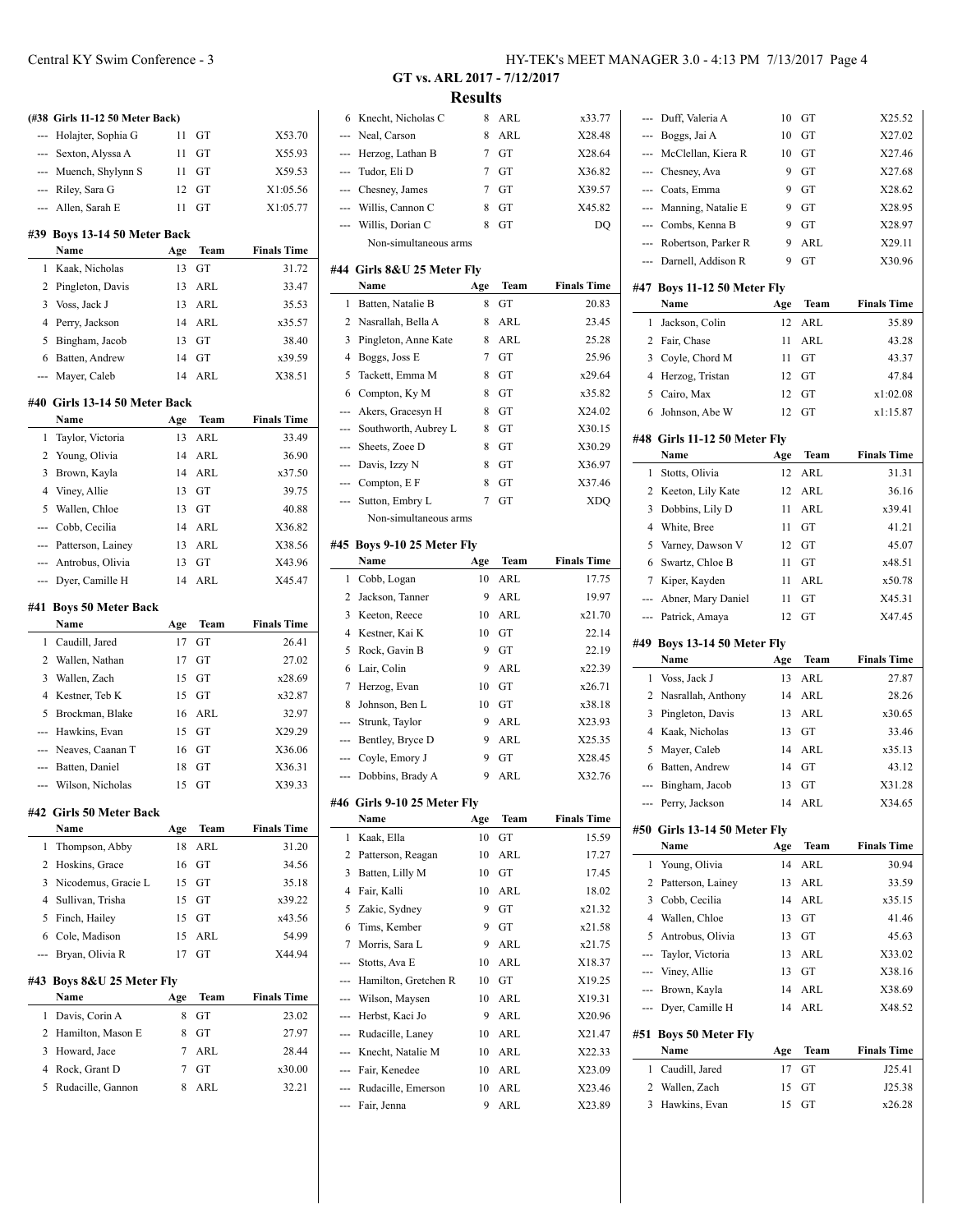# **(#51 Boys 50 Meter Fly)** 4 Wallen, Nathan 17 GT x27.07 5 Brockman, Blake 16 ARL 28.90 --- Batten, Daniel 18 GT X30.81 --- Neaves, Caanan T 16 GT X30.83 --- Kestner, Teb K 15 GT X31.63 --- Wilson, Nicholas 15 GT X38.22

 $\frac{1}{2}$ 

 $\frac{1}{2}$ 

## **#52 Girls 50 Meter Fly**

| Name                    | Age | Team    | <b>Finals Time</b> |
|-------------------------|-----|---------|--------------------|
| 1 Thompson, Abby        | 18  | ARL     | 29.52              |
| 2 Hoskins, Grace        |     | 16 GT   | 33.08              |
| Bingham, Sophia         |     | $16$ GT | 34.06              |
| 4 Bryan, Olivia R       |     | $17$ GT | x44.26             |
| --- Nicodemus, Gracie L |     | $15$ GT | X34.54             |
| --- Finch, Hailey       | 15  | GT      | X39.32             |

#### **#53 Boys 8&U 25 Meter Breast**

|      | Name                              | Age | Team       | <b>Finals Time</b> |
|------|-----------------------------------|-----|------------|--------------------|
| 1    | Neal, Carson                      | 8   | ARL        | 24.19              |
| $*2$ | Hamilton, Mason E                 | 8   | GT         | 26.41              |
| $*2$ | Herbst, Carson                    | 8   | ARL        | J27.19             |
| 4    | Howard, Jace                      | 7   | ARL        | x27.50             |
| 5    | Kidd, Garrett                     | 8   | <b>ARL</b> | x32.08             |
| 6    | Reid, Raiden A                    | 8   | GT         | 36.60              |
| ---  | Davis, Corin A                    | 8   | GT         | X27.21             |
| ---  | Rudacille, Gannon                 | 8   | ARL        | X35.03             |
| ---  | Rock, Grant D                     | 7   | GT         | X35.58             |
| ---  | Tudor, Eli D                      | 7   | GT         | X36.25             |
| ---  | Perry, Lawson G                   | 7   | ARL        | X37.57             |
| ---  | Chesney, James                    | 7   | GT         | X42.75             |
| ---  | Willis, Dorian C                  | 8   | GT         | X43.21             |
| ---  | Tackett, Alexander L              | 6   | GT         | X50.60             |
| ---  | Willis, Cannon C                  | 8   | GT         | <b>XDQ</b>         |
|      | Scissors kick                     |     |            |                    |
|      | Knecht, Nicholas C                | 8   | ARL        | XDQ                |
|      | Downward butterfly kick           |     |            |                    |
| ---  | Herzog, Lathan B                  | 7   | GT         | DQ                 |
|      | <b>Alternating Kick</b>           |     |            |                    |
|      | Beckett, Keaton                   | 7   | GT         | DQ                 |
|      | Arms not in same horizontal plane |     |            |                    |

#### **#54 Girls 8&U 25 Meter Breast**

 $\overline{a}$ 

|    | Name                   | Age | Team | <b>Finals Time</b> |
|----|------------------------|-----|------|--------------------|
| 1. | Batten, Natalie B      | 8   | GT   | 25.56              |
|    | 2 Nasrallah, Bella A   | 8   | ARL  | 27.88              |
| 3  | Akers, Gracesyn H      | 8   | GT   | 28.34              |
| 4  | Pingleton, Anne Kate   | 8   | ARL  | 29.19              |
|    | 5 Southworth, Aubrey L | 8   | GT   | x29.96             |
| 6  | Sheets, Zoee D         | 8   | GT   | x30.00             |
| 7  | Collier, Arabella G    | 7   | ARL  | x31.59             |
|    | --- Boggs, Joss E      | 7   | GT   | X30.08             |
|    | --- Keeton, Josie      | 7   | ARL  | X30.57             |
|    | --- Tackett, Emma M    | 8   | GT   | X32.92             |
|    | --- Davis, Izzy N      | 8   | GT   | X34.29             |
|    | --- Krejsa, Piper      | 8   | ARL  | X35.57             |
|    | --- Stuberg, Finley M  | 7   | GT   | X36.12             |
|    |                        |     |      |                    |

# Central KY Swim Conference - 3 HY-TEK's MEET MANAGER 3.0 - 4:13 PM 7/13/2017 Page 5

**GT vs. ARL 2017 - 7/12/2017 Results**

|            | Compton, Ky M                                             | 8        | GT         | X40.28             |                |
|------------|-----------------------------------------------------------|----------|------------|--------------------|----------------|
|            | Compton, E F                                              | 8        | GТ         | X42.84             |                |
| --         | Cecil, Lizzie                                             | 6        | ARL        | XDQ                |                |
|            | Incomplete stroke cycle other than one pull followed by o |          |            |                    |                |
|            | Morrett, Isabella                                         | 8        | ARL        | DQ                 |                |
|            | Downward butterfly kick                                   |          |            |                    |                |
|            | Miller, Peyton R                                          | 8        | GT         | DO                 |                |
|            | Downward butterfly kick                                   |          |            |                    | #57            |
|            |                                                           |          |            |                    |                |
|            | #55 Boys 9-10 25 Meter Breast                             |          |            |                    | 1              |
|            | Name                                                      | Age      | Team       | <b>Finals Time</b> | 2              |
| 1          | Cobb, Logan                                               | 10       | ARL        | 20.08              | 3              |
| 2          | Keeton, Reece                                             | 10       | ARL        | 21.96              |                |
| 3          | Strunk, Taylor                                            | 9        | <b>ARL</b> | x22.34             |                |
| 4          | Coyle, Emory J                                            | 9        | GT         | 24.13              |                |
| 5          | Kestner, Kai K                                            | 10       | GT         | 25.60              |                |
| 6          | Rock, Gavin B                                             | 9        | GT         | x26.66             |                |
| ---        | Jackson, Tanner                                           | 9        | ARL        | X23.88             | #58            |
| ---        | Bentley, Bryce D                                          | 9        | ARL        | X24.76             |                |
| ---        | Lair, Colin                                               | 9        | ARL        | X25.19             | 1              |
| ---        | Dobbins, Brady A                                          | 9        | ARL        | X30.36             | $\overline{c}$ |
| ---        | Herzog, Evan                                              | 10       | GТ         | X33.22             | 3              |
| ---        | Johnson, Ben L                                            | 10       | GТ         | DQ                 | $\overline{4}$ |
|            | Downward butterfly kick                                   |          |            |                    | 5              |
|            | Jones, Devon R                                            | 10       | GТ         | <b>XDO</b>         | 6              |
|            | Arms two strokes underwater                               |          |            |                    |                |
| ---        | Kidd, Ryan                                                | 10       | ARL        | XDQ                |                |
|            | Scissors kick                                             |          |            |                    |                |
|            | #56 Girls 9-10 25 Meter Breast                            |          |            |                    |                |
|            |                                                           |          |            |                    |                |
|            | Name                                                      |          |            |                    |                |
|            |                                                           | Age      | Team       | <b>Finals Time</b> |                |
| 1          | Kaak, Ella                                                | 10       | GT         | 17.87              | #59            |
| 2          | Fair, Kalli                                               | 10       | ARL        | 20.40              |                |
| 3          | Patterson, Reagan                                         | 10       | ARL        | 20.53              | 1              |
| 4          | Stotts, Ava E                                             | 10       | ARL        | x21.84             | 2              |
| 5          | Hamilton, Gretchen R                                      | 10       | GT         | 22.15              | 3              |
| 6          | Boggs, Jai A                                              | 10       | GT         | x22.41             | 4              |
| 7          | Fair, Kenedee                                             | 10       | ARL        | x24.43             | 5              |
| 8          | Zakic, Sydney                                             | 9        | GT         | x24.50             | 6              |
| ---        | Batten, Lilly M                                           | 10       | GT         | X21.91             |                |
|            | Herbst, Kaci Jo                                           | 9        | ARL        | X23.28             |                |
| ---        | Knecht, Natalie M                                         | 10       | ARL        | X23.91             | #60            |
| ---        | Coats, Emma                                               | 9        | GT         | X24.78             |                |
|            | --- Wilson, Maysen                                        | 10       | ARL        | X25.48             | 1              |
|            | --- Manning, Natalie E                                    | 9        | GT         | X26.22             | 2              |
|            | --- Morris, Sara L                                        | 9        | ARL        | X26.81             | 3              |
| ---        | Fair, Jenna                                               | 9        | ARL        | X26.84             | 4              |
| ---        | Rudacille, Emerson                                        | 10       | ARL        | X27.12             | 5              |
| ---        | Tims, Kember                                              | 9        | GT         | X27.65             |                |
| ---        | Darnell, Addison R                                        | 9        | GT         | X27.65             |                |
| ---        | Chesney, Ava                                              | 9        | GT         | X27.76             |                |
| ---        | Rudacille, Laney                                          | 10       | ARL        | X28.19             | #61            |
| ---        | Robertson, Parker R                                       | 9        | ARL        | X28.30             |                |
| ---        | Shumway, Jordy M                                          | 10       | GT         | X29.31             | 1              |
| ---        | Combs, Kenna B                                            | 9        | GT         | X30.81             | 2              |
| ---        | Walach, Julie                                             | 9        | ARL        | X31.14             | 3              |
| ---<br>--- | Lake, Emma<br>Brinkley, Adrianna R                        | 10<br>10 | ARL<br>GT  | X35.83<br>X47.75   | 4              |

|          | Cairo, Sophia C                                | 9   | GТ         | XDQ                |
|----------|------------------------------------------------|-----|------------|--------------------|
|          | Seissors kick                                  |     |            |                    |
|          | Armentano, Jessica A                           | 9   | GT         | XDQ                |
|          | Downward butterfly kick                        |     |            |                    |
|          | McClellan, Kiera R                             | 10  | GТ         | XDQ                |
|          | Hands brought beyond the hipline during stroke |     |            |                    |
|          | #57 Boys 11-12 50 Meter Breast                 |     |            |                    |
|          | Name                                           | Age | Team       | <b>Finals Time</b> |
| 1        | Herzog, Tristan                                | 12  | GT         | 50.94              |
| 2        | Armentano, Nicholas J                          | 12  | GT         | 54.83              |
|          | 3 Cairo, Max                                   | 12  | GT         | x55.00             |
| ---      | Jackson, Colin                                 | 12  | ARL        | X42.96             |
|          | --- Coyle, Chord M                             | 11  | GT         | X46.48             |
|          | --- Fair, Chase                                | 11  | ARL        | X58.13             |
| ---      | Johnson, Abe W                                 | 12  | GT         | XDQ                |
|          | Downward butterfly kick                        |     |            |                    |
|          |                                                |     |            |                    |
|          | #58 Girls 11-12 50 Meter Breast<br>Name        | Age | Team       | <b>Finals Time</b> |
| 1        | Keeton, Lily Kate                              | 12  | ARL        | 41.50              |
| 2        | Dobbins, Lily D                                | 11  | <b>ARL</b> | 42.50              |
| 3        | Swartz, Chloe B                                | 11  | GT         | 43.84              |
| 4        | Abner, Mary Daniel                             | 11  | GТ         | 51.40              |
| 5        | Patrick, Amaya                                 | 12  | GТ         | x51.77             |
| 6        | Varney, Dawson V                               | 12  | GТ         | x55.53             |
| ---      | Stotts, Olivia                                 | 12  | ARL        | X40.02             |
| $\cdots$ | Kiper, Kayden                                  | 11  | ARL        | X50.19             |
| $\cdots$ | White, Bree                                    | 11  | GТ         | X52.90             |
|          | --- Wells, Allison B                           | 11  | GТ         | X56.96             |
|          |                                                |     |            |                    |
|          |                                                | 12  | GT         |                    |
| ---      | Riley, Sara G                                  |     |            | X1:06.81           |
|          | #59 Boys 13-14 50 Meter Breast                 |     |            |                    |
|          | Name                                           | Age | Team       | <b>Finals Time</b> |
| 1        | Bingham, Jacob                                 | 13  | GТ         | 35.41              |
| 2        | Nasrallah, Anthony                             | 14  | ARL        | 35.77              |
| 3        | Pingleton, Davis                               | 13  | ARL        | 40.40              |
| 4        | Perry, Jackson                                 | 14  | ARL        | x41.88             |
| 5        | Mayer, Caleb                                   | 14  | <b>ARL</b> | x43.25             |
| 6        | Batten, Andrew                                 | 14  | GТ         | 46.91              |
| --       | Kaak, Nicholas                                 | 13  | GТ         | X36.01             |
|          | #60 Girls 13-14 50 Meter Breast                |     |            |                    |
|          | Name                                           | Age | Team       | <b>Finals Time</b> |
| 1        | Taylor, Victoria                               | 13  | <b>ARL</b> | 35.21              |
| 2        | Patterson, Lainey                              | 13  | ARL        | 35.81              |
| 3        | Cobb, Cecilia                                  | 14  | <b>ARL</b> | x40.56             |
| 4        | Viney, Allie                                   | 13  | GT         | 40.78              |
| 5        | Antrobus, Olivia                               | 13  | GT         | 1:06.22            |
| ---      | Brown, Kayla                                   | 14  | ARL        | X44.39             |
| ---      | Young, Olivia                                  | 14  | ARL        | X45.52             |
| ---      | Dyer, Camille H                                | 14  | ARL        | X52.99             |
| #61      | <b>Boys 50 Meter Breast</b>                    |     |            |                    |
|          | Name                                           | Age | Team       | <b>Finals Time</b> |
| 1        | Caudill, Jared                                 | 17  | GT         | 28.81              |
| 2        | Hawkins, Evan                                  | 15  | GТ         | 30.32              |
| 3        | Neaves, Caanan T                               | 16  | GТ         | x34.43             |
| 4        | Batten, Daniel                                 | 18  | GТ         | x37.78             |